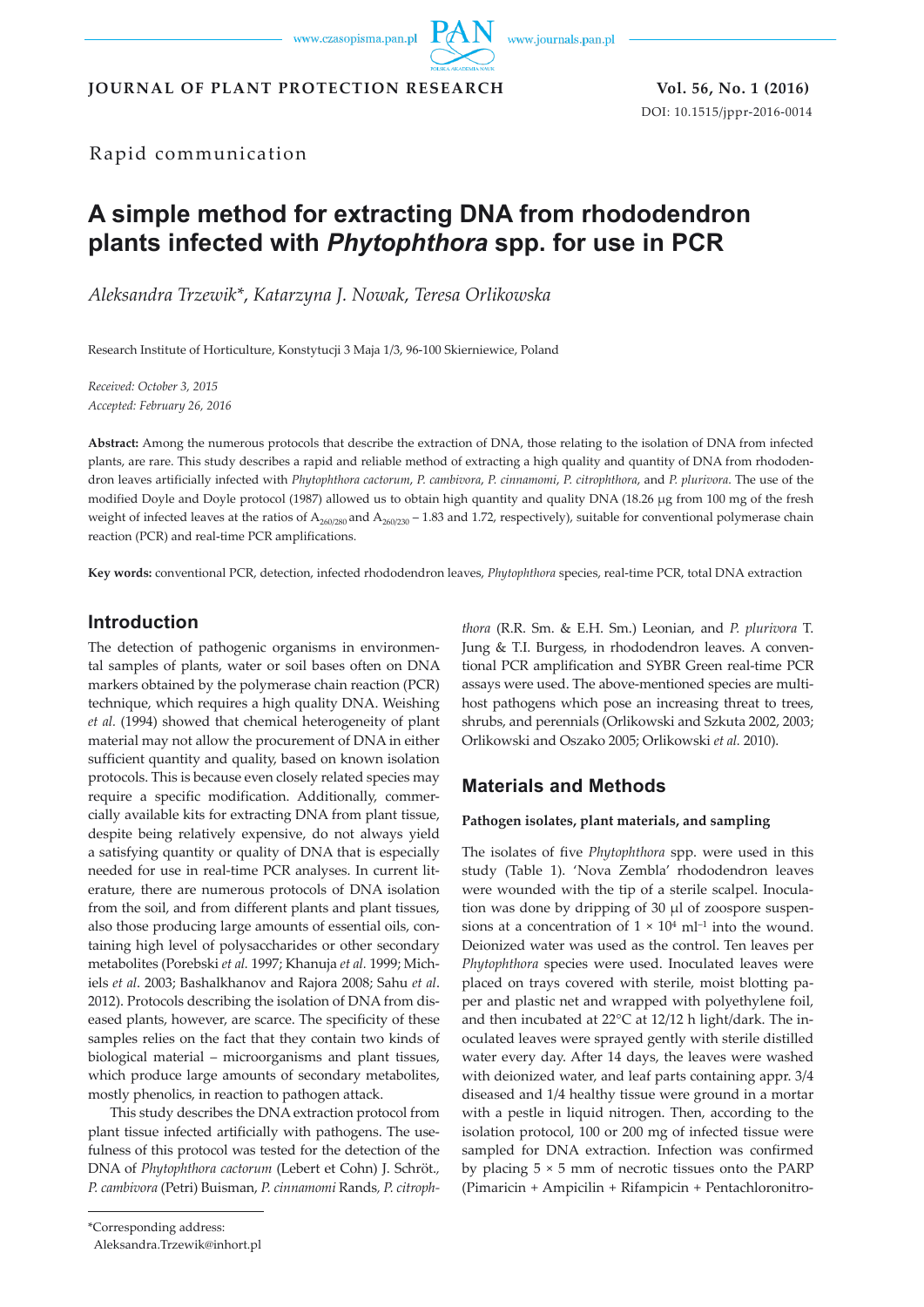www.czasopisma.pan.pl

| Phytophthora species | Isolate number | Host                                                  | Year of<br>isolation | GenBank accession<br>number |  |
|----------------------|----------------|-------------------------------------------------------|----------------------|-----------------------------|--|
| P. cactorum          | W1-RH06/CAC    | water from the reservoir in<br>a nursery <sup>1</sup> | 2006                 | KF682436                    |  |
| P. cambivora         | W2-RH06/CAM    | water from the reservoir in<br>a nursery <sup>1</sup> | 2006                 | KF682437                    |  |
| P. cinnamomi         | RH-03/CIN      | rhododendron from nursery of<br>ornamental plants     | 2003                 | KF682434                    |  |
| P. citrophthora      | RH-04/CTPH     | rhododendron from nursery of<br>ornamental plants     | 2004                 | KF682433                    |  |
| P. plurivora         | RH-06/PLU      | rhododendron from nursery of<br>ornamental plants     | 2006                 | KF682435                    |  |

PA

#### **Table 1.** List of *Phytophthora* species used in this study

1isolated from water using rhododendron leaf blades as baits for *Phytophthora* species recovery (Themann *et al.* 2002)

beneze Agar) *Phytophthora*-selective medium (Erwin and Ribeiro 1996). After 24 to 48 h, colonies growing from the diseased leaf fragments were transferred onto Potato Dextrose Agar (PDA; Merck) medium. Species identity was made on the basis of mycelium morphology and propagation organs.

#### **Extraction protocols**

Below, the four DNA extraction protocols are compared in terms of quantity, and quality:

- I. The extraction protocol described by Aljanabi and Martinez (1997) (AM) was applied with the modification that 100 mg of fresh weight of tissue was ground in liquid nitrogen with a mortar and pestle, instead of homogenization being done in a Polytron Tissue Homogenizer.
- II. Extraction employing a commercial DNA extraction kit – DNeasy Plant Mini Kit (Qiagen) (Q) using 100 mg of fresh weight of tissue, was made according to the manufacturer's protocol (www.qiagen.com).
- III. The protocol of Doyle and Doyle (1987) unmodified (DD) used 200 mg of fresh weight of tissue and CTAB (Cetyltrimethylammonium bromide) buffer. The amount of CTAB buffer was proportionally lower in comparison to the original, where 500 to 1,000 mg of fresh tissue was used.
- IV. The protocol of Doyle and Doyle (1987) (DDm) was made with the following modifications: (i) DNA was extracted from 200 mg of fresh weight of tissue instead of 500–1,000 mg; (ii) 500 µl of CTAB buffer was used; (iii) precipitation of nucleic acids was carried out at –20°C, not at room temperature; (iv) precipitation time was 1 h instead of several hours; (v) nucleic acids were washed with 70% ethyl alcohol instead of a wash buffer containing 76% ethyl alcohol and 10 mM ammonium acetate without centrifugation but only gently pipetted.

After extraction, the RNase A was added to a final concentration of 10  $\mu$ g · ml<sup>-1</sup> and then incubated for 1 h at 37°C for protocols I, III, and IV, while for the Qiagen protocol RNase A was added during the isolation process.

Three replicates of each isolation were performed simultaneously for each species and method. The whole experiment was carried out twice.

## **Qualitative and quantitative analyses of extracted DNA**

The quality and yield of DNA was checked by electrophoresis in 1% agarose gel stained with ethidium bromide, and by calculating the absorbance ratio  $A_{260/280}$  and  $A_{260/230'}$  with the DNA yield measured in Biophotometer (Eppendorf) at a wave length of 260 nm.

#### **Conventional and real-time PCR amplification**

To check the suitability of the isolated DNA for amplification, a PCR using plant primers FMPl-2b/FMPl-3b was done according to Martin *et al*. (2004). For the detection of *Phytophthora* species, the PCR reactions were performed using the following primers: for *P. citrophthora* and *P. plurivora*, primers available in literature (Pc2B/ Pc7 – Ippolito *et al.* 2004; P5/P6 – Böhm *et al.* 1999, respectively). For *P. cactorum*, *P. cambivora*, and *P. cinnamomi*, the primers were newly designed by the authors, based on the *Ypt1* gene sequence: Pcac47F: 5'-AGCTCCAGATTTC-CACCAGA-3' and Pcac143R: 5'-TGGAGCTTGATG-GTCTTTCC-3'; Pcamb54F: 5'AGTTTTGACCTCCAG-GCTGA-3' and Pcamb187R: 5'-GCACTTTGAACCAGC-GAAAT-3'; Pcin59F: 5'-CGTCGTTGTTGT TTCTGTGC-3' and Pcin191R: 5'-TTCAGTCAGCTCCACGAACA-3', respectively. The reaction mixture (25 µl) consisted of 2.5 µl of DNA template diluted to concentration of 10 ng  $\cdot \mu l^{-1}$ , 0.5 U of *Taq* DNA Polymerase (Fermentas, Thermo Scientific), 1.5 mM MgCl<sub>2</sub>, 50  $\mu$ M of each DNA nucleotide, and 400 nM of each primer specific for *Phytophthora* species. The amplification parameters were as follows: 8 min of initial DNA denaturation at 95°C and 35 cycles of amplification (30 s of denaturation at 95°C, 60 s of annealing at 55°C (except for *P. cactorum* which was annealed at 52°C), 45 s of elongation at 72°C), and 10 min of final elongation at 72°C. The PCR reactions were performed in the Gene-*Amp* PCR System 9700 (PE Applied Biosystems) and 15 µl of PCR products was analysed by electrophoresis in 2.5% agarose gels stained with ethidium bromide. Each reaction was repeated twice.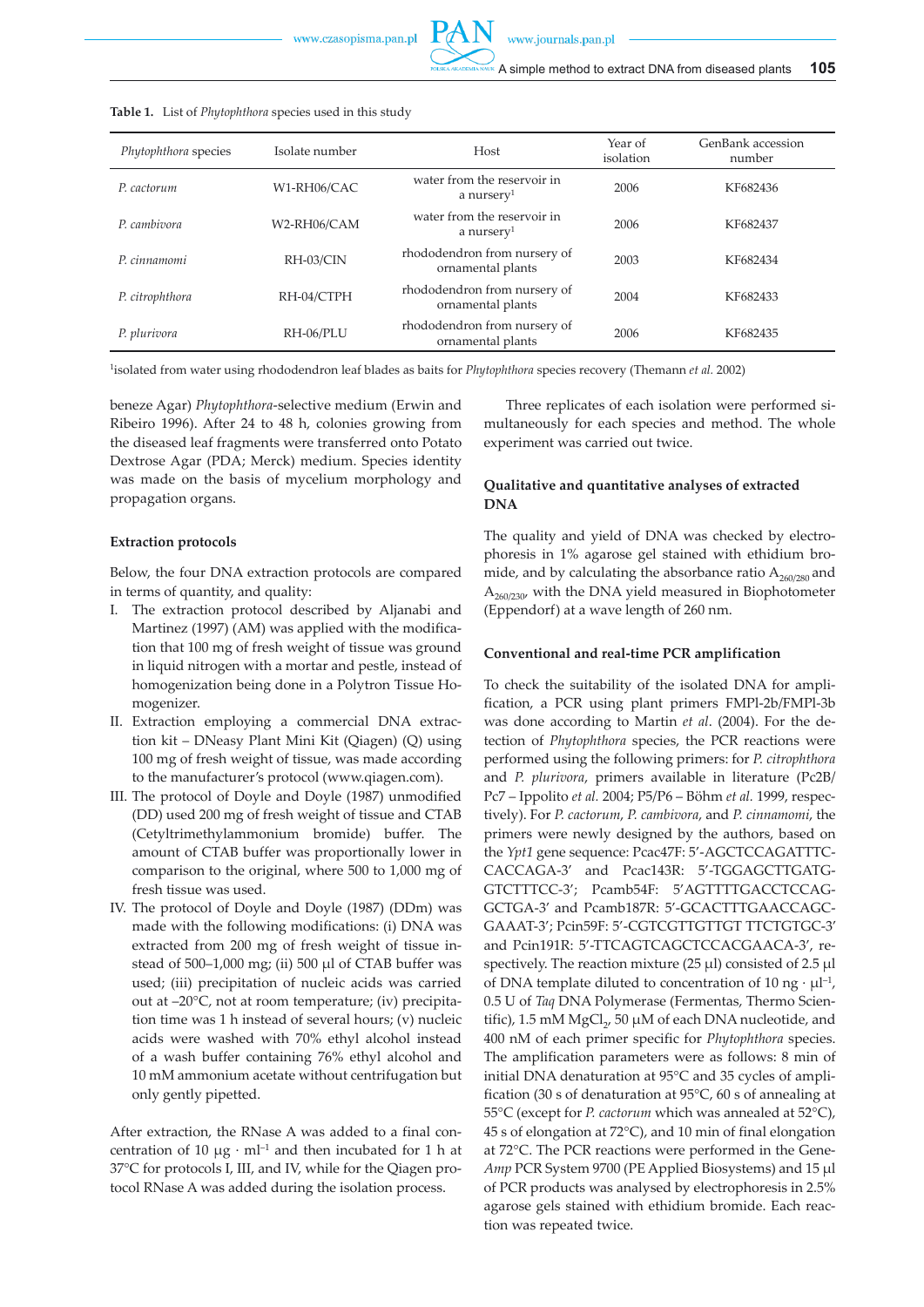www.czasopisma.pan.pl



Real-time PCR amplifications were carried out in a total volume of 25 µl using the Stratagene Mx3005P QPCR System (Agilent Technologies). Each reaction mixture contained 2 µl of DNA template diluted to concentration of 10 ng  $\cdot$   $\mu$ l<sup>-1</sup> obtained from the four DNA extraction protocols, 12.5 µl of 2× Brilliant®II SYBR®Green (Stratagene), and 160 nM of each of the above mentioned primers. Negative control reactions contained 2 µl of sterile distilled water and DNA from uninfected rhododendron leaves as the DNA template. The amplification parameters were 95°C for 10 min followed by 35 cycles at 95°C for 30 s, 55°C (except for *P. cactorum* which was annealed at 52°C) for 60 s, 72°C for 45 s. To determine the specificity of the amplification products a dissociation curve analysis in the temperature range of 55–95°C using Bioanalyzer 2100 (Agilent Technology) was obtained.

Standard curves based on threshold cycles  $(C_t)$  for 10-fold dilution series of fungal genomic DNA, extracted from pure cultures using the method Aljanabi and Martinez (1997) and modified by Wiejacha *et al*. (2002) (1 × 102,

 $1 \times 10^{1}$ ,  $1 \times 10^{0}$ ,  $1 \times 10^{-1}$ ,  $1 \times 10^{-2}$  ng ·  $\mu$ l<sup>-1</sup>), were constructed for each *Phytophthora* species. A calculation of the C<sub>t</sub> values was done using MxPro QPCR software program version 4.10 (Stratagene).

#### **Statistical analysis**

Statistical analyses were performed using the STATIS-TICA 10 package. Values of DNA concentration and quantities of DNA pathogen were analysed by one-way ANOVA and compared using the Tukey's test at  $p = 0.05$ . The amount of 200 versus 100 mg of the sample was corrected by dividing the results by 2. For statistical analyses the twice-reduced results were used.

# **Results**

The average DNA concentrations obtained from artificially infected leaves varied from 0 with the AM to 18.26 µg with DDm protocol as measured in Biophotometer (Table 2).

**Table 2.** Quantification and purity of genomic DNA obtained by different extraction protocols

| <b>Protocols</b>                           | $\mu$ g DNA <sup>1</sup> | $\rm{A_{260/280}}^2$ | $A_{260/230}$     |
|--------------------------------------------|--------------------------|----------------------|-------------------|
| Aljanabi and Martinez 1997                 | $0.0\pm0.0$ a            | $0.0 \pm 0.0 a$      | $0.0 \pm 0.0$ a   |
| DNeasy Plant Mini, Qiagen                  | $1.62 \pm 0.23$ b        | $1.65 \pm 0.07$ c    | $0.47\pm0.06$ b   |
| Doyle and Doyle 1987                       | $9.21 \pm 2.26$ c        | $1.60 \pm 0.08$ b    | $1.40 \pm 0.11$ c |
| Doyle and Doyle 1987 with<br>modifications | $18.26 \pm 3.39$ d       | $1.83 \pm 0.05$ d    | $1.72 \pm 0.08$ d |

1calculated for 100 mg of plant tissue

<sup>2</sup>absorbance ratio  $A_{260/280}$  was used for the evaluation of protein and phenol contaminants in the DNA

<sup>3</sup>absorbance ratio  $A_{260/230}$  was used for the evaluation of carbohydrate contaminations in the DNA

The means in the columns followed by the different letters were significantly different ( $p < 0.05$ ; one-way ANOVA, Tukey's test) Standard deviation (n = 30 – three replicates × two experiments × five *Phytophthora* species)



**Fig. 1.** Genomic DNA extracted from artificially infected rhododendron leaves, using: the Doyle and Doyle modified protocol (A), Doyle and Doyle protocol (B), DNeasy Plant Mini Kit (Qiagen) (C), Aljanabi and Martinez protocol (D). The electrophoresis on 1% (w/v) agarose gel; lanes 1, 2 – DNA from leaves infected with *P. cactorum*; 3, 4 – DNA from leaves infected with *P. cambivora*; 5, 6 – DNA from leaves infected with *P. cinnamomi*; 7, 8 – DNA from leaves infected with *P. citrophthora*; 9, 10 – DNA from leaves infected with *P. plurivora*

www.journals.pan.pl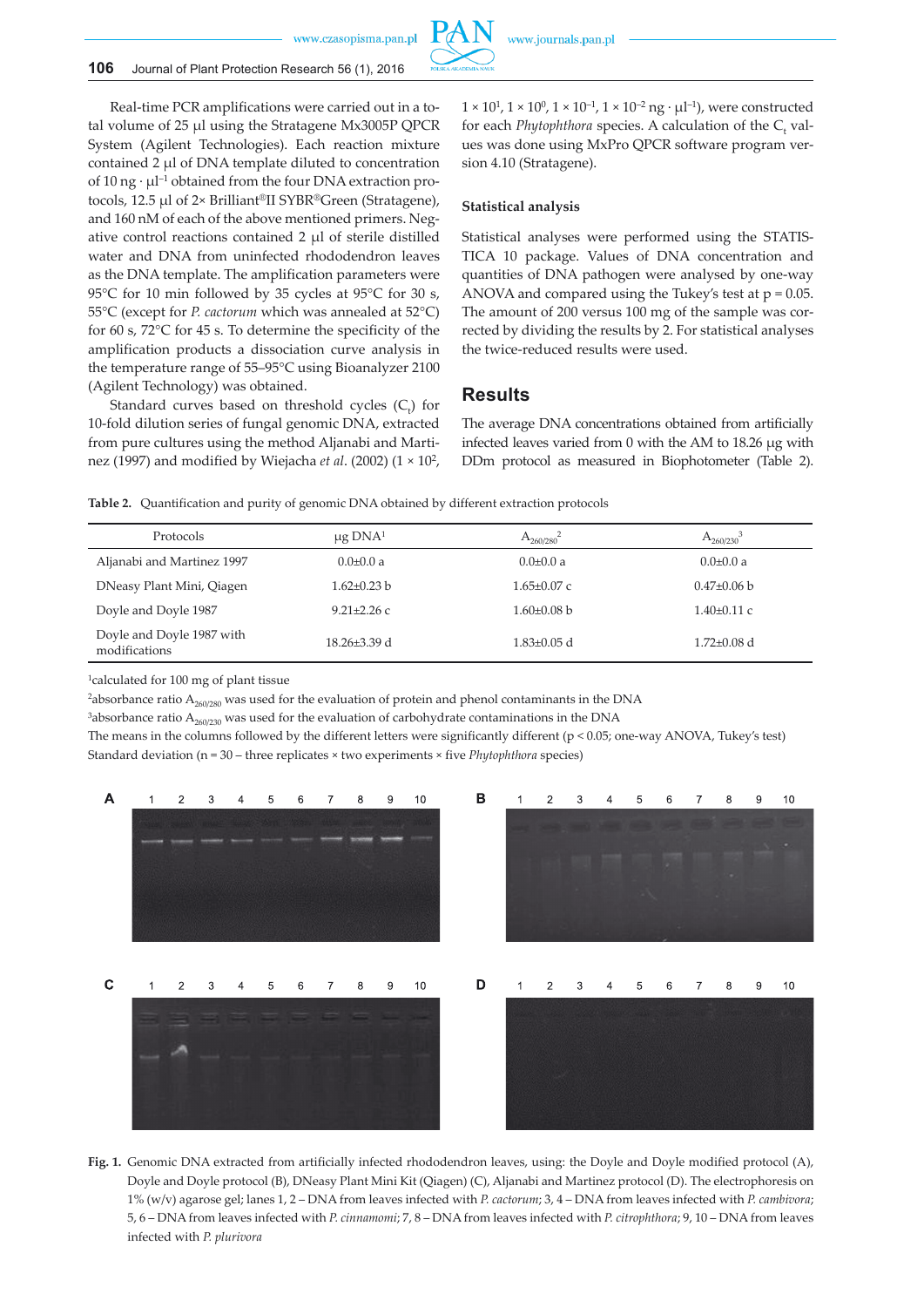www.czasopisma.pan.pl

**Table 3.** Rate of positive pathogen DNA detection by real-time PCR with species-specific primers in samples from rhododendron leaves infected artificially with five *Phytophthora* species; in all combinations the number of analysed samples was 6

**PAN** 

| Extraction protocols                       | $P.$ cactorum <sup>1</sup> | P. cambivora <sup>1</sup> | P. cinnamomi <sup>1</sup> | P. citrophthora <sup>2</sup> | P. plurivora <sup>3</sup> |
|--------------------------------------------|----------------------------|---------------------------|---------------------------|------------------------------|---------------------------|
| Aljanabi and Martinez 1997                 |                            |                           |                           |                              |                           |
| DNeasy Plant Mini, Qiagen                  |                            |                           |                           |                              |                           |
| Doyle and Doyle 1987                       | 4                          |                           |                           |                              |                           |
| Doyle and Doyle 1987 with<br>modifications |                            |                           |                           |                              |                           |

1primers designed by Trzewik and Nowak (unpublished), mentioned in Materials and Methods

2primers designed by Ippolito *et al.* 2004

3primers designed by Böhm *et al.* 1999

In addition, DDm protocol provided the best purity of DNA. Similar results were obtained on agarose gel, where DDm protocol also produced DNA of the highest quantity and quality (Fig. 1A). In this evaluation, DNA isolated by protocols Q and DD showed fragmentation (Figs. 1B, C), whilst DNA isolated by the AM protocol was not detected (Fig. 1D).

The PCR amplification with primers for plant DNA produced the expected amplicon (143 bp) from DNA obtained by the DDm, DD, and Q protocols, whilst no PCR product was obtained from putative DNA extract using the AM protocol (data not shown). The conventional PCR amplification with species-specific primers for *P. cactorum*, *P. cambivora*, *P. cinnamomi*, *P. citrophthora*, and *P. plurivora*, produced the expected amplicons of 97, 134, 133, 212, and 96 bp, respectively, but only when the DNA samples were derived using the DDm protocol. There was one exception in the sample isolated from *P. citrophthora* with the Q protocol (data not shown).

The amplification of DNA extracted from artificially infected rhododendron leaves using real-time PCR, generated the expected products for all five *Phytophthora* species but efficiency rate depended on extraction protocol (Table 3). No PCR product was obtained with a template of putative DNA derived from the AM protocol. Only DNA obtained using the DDm protocol consistently generated the expected products. A lower efficiency was obtained with DNA prepared by the DD and Q (Table 3). The use of standard curves based on known concentrations of DNA, enabled to quantify of pathogen DNA (data not shown).

The results showed that among the four methods used to extract DNA from rhododendron leaves artificially infected by five *Pytophthora* species, the modified Doyle and Doyle (1987) gave the best result. This method allows obtaining a PCR-ready DNA, which can be effective in detecting of *Phytophthora* DNA from infected rhododendron leaves using a conventional PCR amplification. In addition this method allows for the quantification of pathogen DNA using SYBR Green real-time PCR assays.

For obtaining a high quality and quantity of DNA suitable for use in PCR amplification we propose the following protocol.

#### **Extraction protocol**

1. Grind 200 mg of fresh weight infected rhododendron leaves in liquid nitrogen using a chilled mortar and pestle.

- 2. Scrape powder directly into a 1.5 ml tube and add 500 µl of CTAB isolation buffer (2% CTAB, 1.4 mM NaCl, 0.2% 2-mercaptoethanol, 20 mM EDTA, 100 mM Tris-HCl).
- 3. Incubate sample at 60°C for 30 min with occasional gentle swirling.
- 4. Centrifuge at room temperature at  $6,000 \times g$  for 10 min, transfer the supernatant to a new tube and add a double volume of chloroform-isoamyl alcohol (24 : 1), mixing gently and thoroughly.
- 5. Centrifuge at 6,000 × g for 10 min at room temperature.
- 6. Remove aqueous phase, transfer it to a new tube, add 2/3 volumes of cold isopropanol, mix gently and keep at –20°C for 1 h to precipitate nucleic acids.
- 7. Centrifuge 8,000 × g at 4°C for 20 min and discard supernatant.
- 8. Add 70% ethanol to the pellet and mix gently by pipetting. Repeat this twice. Discard the supernatant and dry the pellet at room temperature.
- 9. Add 100 µl TE buffer (10 mM Tris-HCl, 1 mM EDTA, pH 8) to dissolve the pellet.
- 10. Add RNase A to a final concentration of 10  $\mu$ g · ml<sup>-1</sup> and incubate for 1 h at 37°C.
- 11. Store at –20°C for further use.

# **Discussion**

The detection of pathogenic organisms in environmental samples is often based on markers generated by PCR using DNA extracted from environmental samples, e.g. from plants either with or without symptoms of disease. For detection, a reliable method for obtaining DNA of both sufficient quality and quantity is necessary. However, obtaining genomic DNA from diseased plant tissue is often difficult due to the presence of high amounts of secondary metabolites i.e. polyphenols. Secondary metabolites are produced by plants in response to infection and colonisation by a pathogen.

The DNA extraction method described by Aljanabi and Martinez (1997) was effective for tissues of wheat, barley, potato, beans, pear, and almond leaves as well as for the fresh tissue of fungi, insects, and shrimps. The authors showed that only 50–100 mg of young plant leaves or filtered and dried mycelium, was sufficient to obtain 500 to 800 ng of DNA from 1 mg of fresh tissue. Wiejacha *et al.* (2001), used this method successfully to isolate total DNA from the youngest leaves of lily obtained from *in*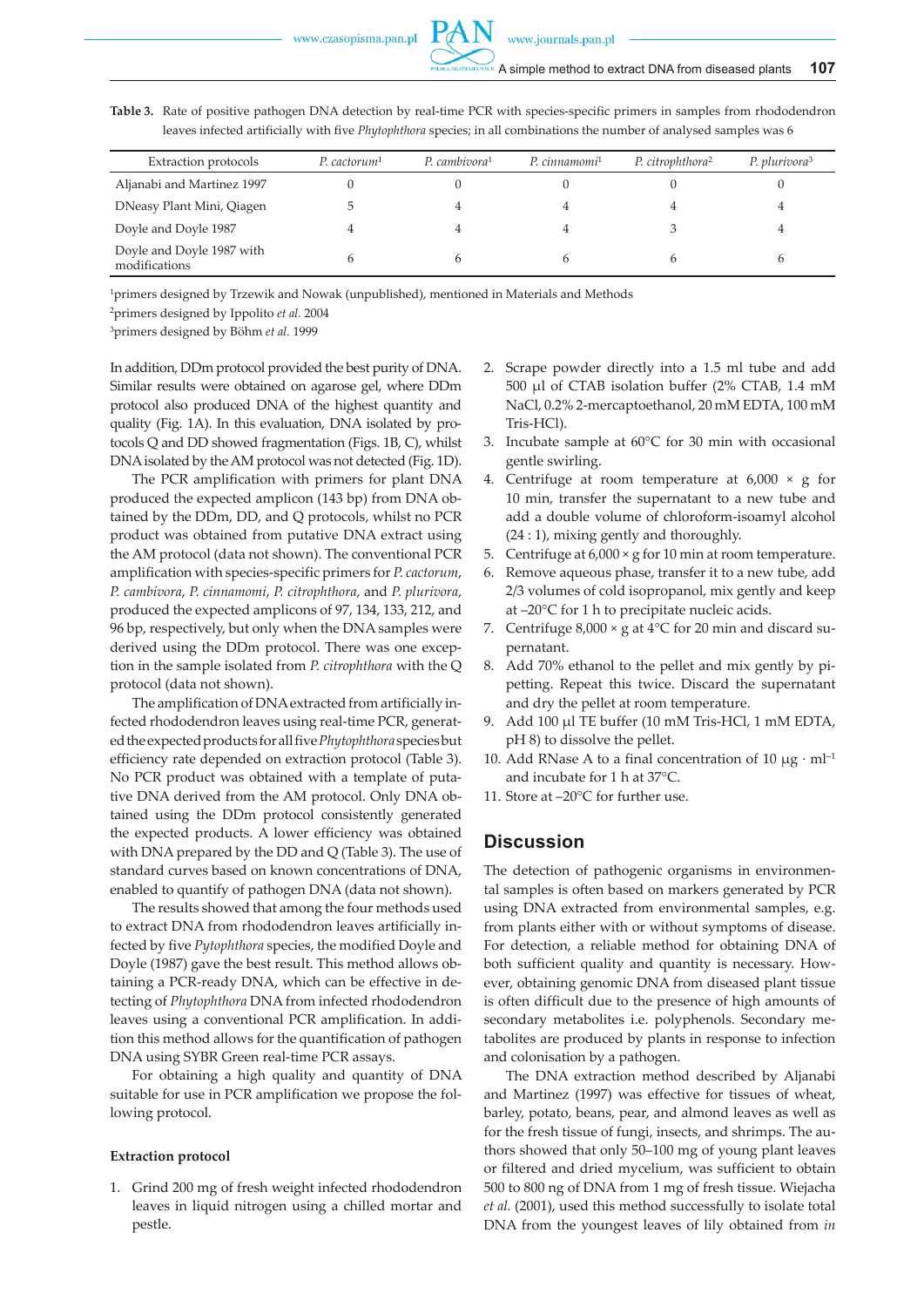

*vitro* cultures and from pure cultures of *Phytophthora* mycelium (Wiejacha *et al.* 2002). However, this method was useless in DNA isolation from infected rhododendron leaves, even with an additional purification with chloroform-isoamyl alcohol (24 : 1) (data not shown) Likewise, DNeasy Plant Mini Kit (Qiagen) cannot be recommended for this purpose, in spite of the fact that some authors have recommended the DNeasy Kit for the extraction of DNA from different plant specimens (Drábková *et al*. 2002; Hu and Vick 2003). The use of Qiagen kit for the extraction of DNA from diseased leaves, was unsatisfactory, because of the non-acceptable purity due to both proteins and carbohydrates contamination. The European and Mediterranean Plant Protection Organisation (EPPO) recommended DNeasy Plant Mini Kit (Qiagen) for the isolation of DNA from plant material to diagnose *Phytophthora ramorum*, but with the suggestion of an additional purification using the polyvinylpolypyrrolidone (PVPP) columns (Biorad) (OEPP/EPPO 2006). This procedure extends the time of isolation as well as increases the costs. Caprar *et al*. (2014) indicated that among three methods of DNA isolation from four species of *Rhododendron*, DNA extracted with DNeasy Plant Mini Kit (Qiagen) had a very low concentration when compared to the InnuSpeed Plant DNA Kit (Analytik Jena) and Isolate DNA Kits (Bioline). Moreover, Michiels *et al.* (2003) reported a low quality and quantity of DNA extracted from *Cichorium intybus* when using the DNeasy Plant Mini Kit.

The method described by Doyle and Doyle (1987) also did not show promising results in obtaining high quality DNA from infected rhododendron leaves. However, lowering the precipitation temperature to –20°C and shortening the precipitation time increased the yield and improved the purity of the obtained DNA. Our results confirmed the findings of Michiels *et al.* (2003), who stated that in the case of latex-containing Cichorioideae plants, the quantity and quality of isolated DNA depended on the temperature and duration of precipitation. Csaikl *et al.* (1998) reported that the extraction of DNA from *Rhododendron luteum* (silica dried and frozen) and *Quercus robur* (fresh material) using the Doyle and Doyle protocol, resulted in obtaining DNA of low quality and insufficient quantities. Csaikl *et al.* (1998) and Caprar *et al.* (2014) pointed out that extraction of DNA from plants such as rhododendron, oak, and conifers is difficult due to high amounts of different secondary metabolites. In this study, extraction of DNA was even more difficult possibly due to the additional phenolic compounds produced in the leaves as a reaction to pathogen attack and colonisation. The modifications of the original Doyle and Doyle protocol, especially those concerning the duration and temperature of precipitation, allowed us to obtain high quality and quantity DNA. Such DNA resulted in the high detection efficiency, both in conventional and real-time PCR amplifications, of the five *Phytophthora* species. In all the tested samples, pathogen DNA was detected. The rate of a positive DNA detection by real-time PCR was lower for DNA extracted using the DNeasy Plant Mini Kit (Qiagen) and the original Doyle and Doyle (1987) than when using the DDm method. The DNA extracted using the DNeasy Plant Mini Kit (Qiagen) was in a lower concentration and had no optimal  $A_{260/230}$  ratio compared with the DNA isolated when using the original Doyle and Doyle protocol. Yet, in the case of *P. cactorum* and *P. citrophthora*, the commercial kit gave a higher rate of positive DNA detection. Additionally, in conventional PCR amplifications, one sample from the extraction using the DNeasy Plant Mini Kit (Qiagen) gave a positive result in the amplification of the DNA of *P. citrophthora*. As has been proven here, the success of *Phytophthora* detection in rhododendron leaves depends on the DNA extraction procedure determining the quality, purity, and quantity of DNA. Thus, the extraction procedure affects the real-time PCR amplifications applied in diagnostics (Terry *et al.* 2002; Demeke and Jenkins 2010). It is important to note, that in conventional PCR also the crucial factor is the quality of the DNA template and the possible absence of reaction inhibitors such as polysaccharides and other secondary metabolites.

## **References**

- Aljanabi S.M., Martinez I. 1997. Universal and rapid salt-extraction of high quality genomic DNA for PCR-based techniques. Nucleic Acids Research 25 (22): 4692–4693.
- Bashalkhanov S., Rajora O.P. 2008. Protocol: A high-throughput DNA extraction system suitable for conifers. Plant Methods 4: 20.
- Böhm J., Hahn A., Schubert R., Bahnweg G., Adler N., Nechwatal J., Oehlmann R., Osswald W. 1999. Real-time quantitative PCR: DNA determination in isolated spores of the mycorrhizal fungus *Glomus mosseae* and monitoring of *Phytophthora infestans* and *Phytophthora citricola* in their respective host plants. Journal of Phytopathology 147 (7–8): 409–416.
- Caprar M., Cantor M., Sicora O., Copaci C., Sicora C. 2014. Optimization of DNA isolation from four species of *Rhododendron* from Europe. Journal of Horticulture, Forestry and Biotechnology 18 (1): 117–122.
- Csaikl U.M., Bastian H., Brettschneider R., Gauch S., Meir A., Schauerte M., Scholz F., Sperisen C., Vornam B., Ziegenhager B. 1998. Comparative analysis of different DNA extraction protocols: A fast, universal maxi-preparation of high quality plant DNA for genetic evaluation and phylogenetic studies. Plant Molecular Biology Reporter 16 (1): 69–86.
- Demeke T., Jenkins G.R. 2010. Influence of DNA extraction methods, PCR inhibitors and quantification methods on realtime PCR assay of biotechnology-derived traits. Analytical and Bioanalytical Chemistry 396 (6): 1977–1990.
- Doyle J.J., Doyle J.L. 1987. A rapid DNA isolation procedure for small quantities of fresh leaf tissues. Phytochemical Bulletin 19: 11–15.
- Drábková L., Kirschner J., Vlček Č. 2002. Comparison of seven DNA extraction and amplification protocols in historical herbarium specimens of Juncaceae. Plant Molecular Biology Reporter 20 (2): 161–175.
- Erwin D.C., Ribeiro O.K. 1996. *Phytophthora* Diseases Worldwide. APS Press, St. Paul, Minnesota, USA, 562 pp.
- Hu J., Vick B.A. 2003. Target region amplification polymorphism: A novel marker technique for plant genotyping. Plant Molecular Biology Reporter 21 (3): 289–294.
- Ippolito A., Schena L., Nigro F., Ligorio V.S., Yassen T. 2004. Realtime detection of *Phytophthora nicotianae* and *P. citrophthora*